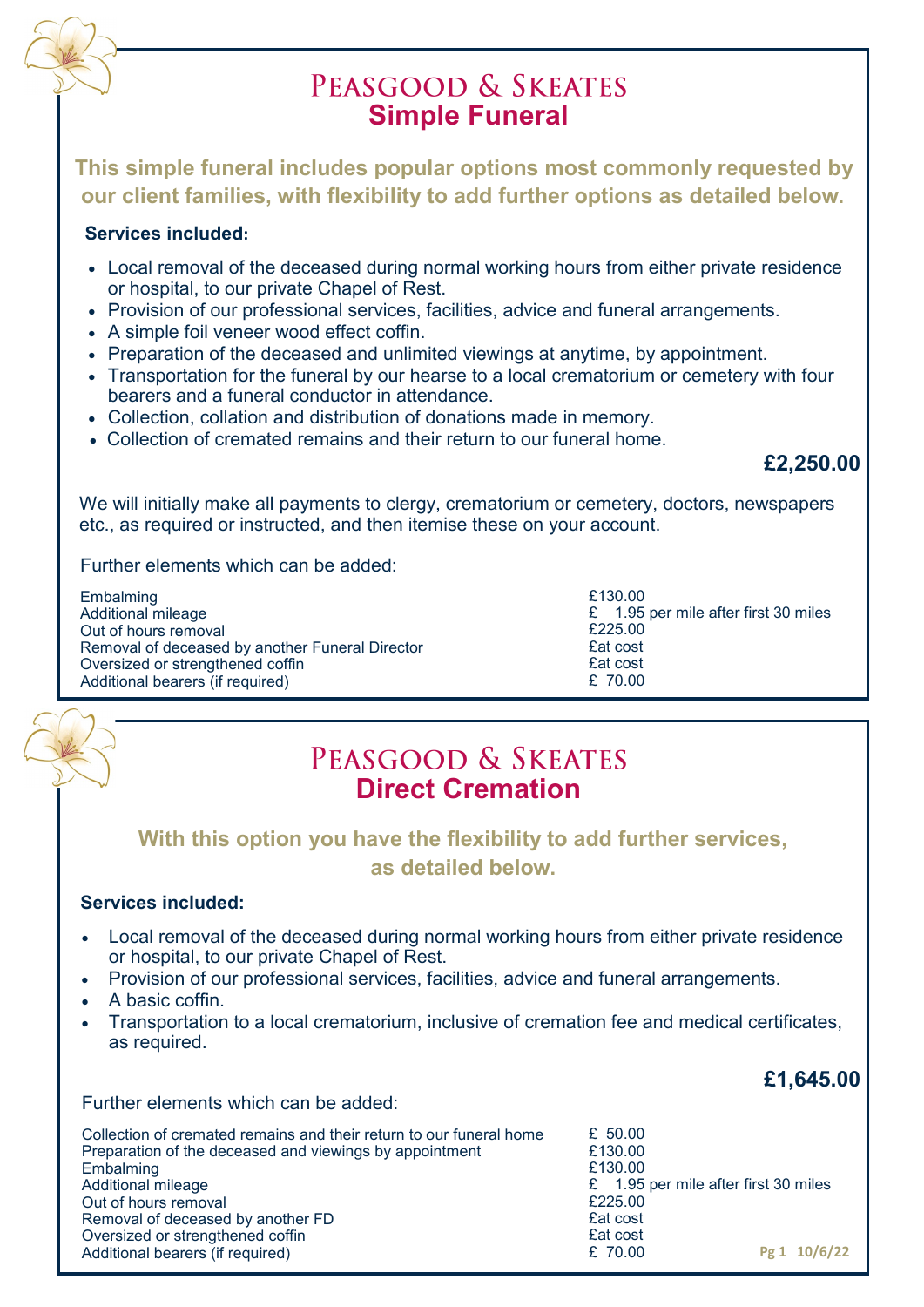

# PEASGOOD & SKEATES **Bespoke Funeral**

**With our Bespoke Funeral, you can have the funeral you want with full flexibility to choose your preferred coffin, limousines and additional options from our full range of services**

#### Services Included:

- Local removal of the deceased during normal working hours from either private residence or hospital, to our private Chapel of Rest.
- Provision of our professional services, facilities, advice and funeral arrangements.
- Preparation of the deceased and unlimited viewings at any time, by appointment.
- Transportation for the funeral by our hearse to a local crematorium or cemetery with four bearers and a funeral conductor in attendance. This includes the option for the hearse to travel via a home address, then to a church, crematorium or cemetery, with a total travelling distance of thirty miles.
- Collection, collation and distribution of donations made in memory.
- Collection of cremated remains and their return to our funeral home.

# **Coffins & Caskets**

Please add your choice of a coffin or casket from the list below.

### **TRADITIONAL COFFINS**

| Chiltern Elm polished Elm veneered coffin                  | £ 495.00  |
|------------------------------------------------------------|-----------|
| Chiltern Oak polished Oak veneered coffin                  | £ 525.00  |
| Chiltern Mahogany polished Mahogany veneered coffin        | £ 550.00  |
| Traditional Knotted Oak veneered wax finished coffin       | £ 650.00  |
| Canterbury polished Oak veneered panelled coffin           | £ 795.00  |
| Tudor Rose polished Oak veneered rose panelled coffin      | £ 850.00  |
| The Signature polished Oak veneered rose panelled coffin   | £ 995.00  |
| Last Supper polished solid Oak last supper panelled coffin | £1,395.00 |
| Windsor polished solid Oak coffin                          | £1,450.00 |
| Cambridge polished solid Oak panelled coffin               | £1,595.00 |

### **OTHER COFFINS AND CASKETS**

| Cardboard coffins     | £450.00 to £600.00   |
|-----------------------|----------------------|
| Contemporary coffins  | £795.00 to £1,095.00 |
| Environmental coffins | £795.00 to £1,095.00 |
| English caskets       | from £1,525.00       |
| American caskets      | from £1,950.00       |

We will initially make all payments to clergy, crematorium or cemetery, doctors, newspapers etc., as required or instructed, and then itemise these on your account.

 **£2,150.00**